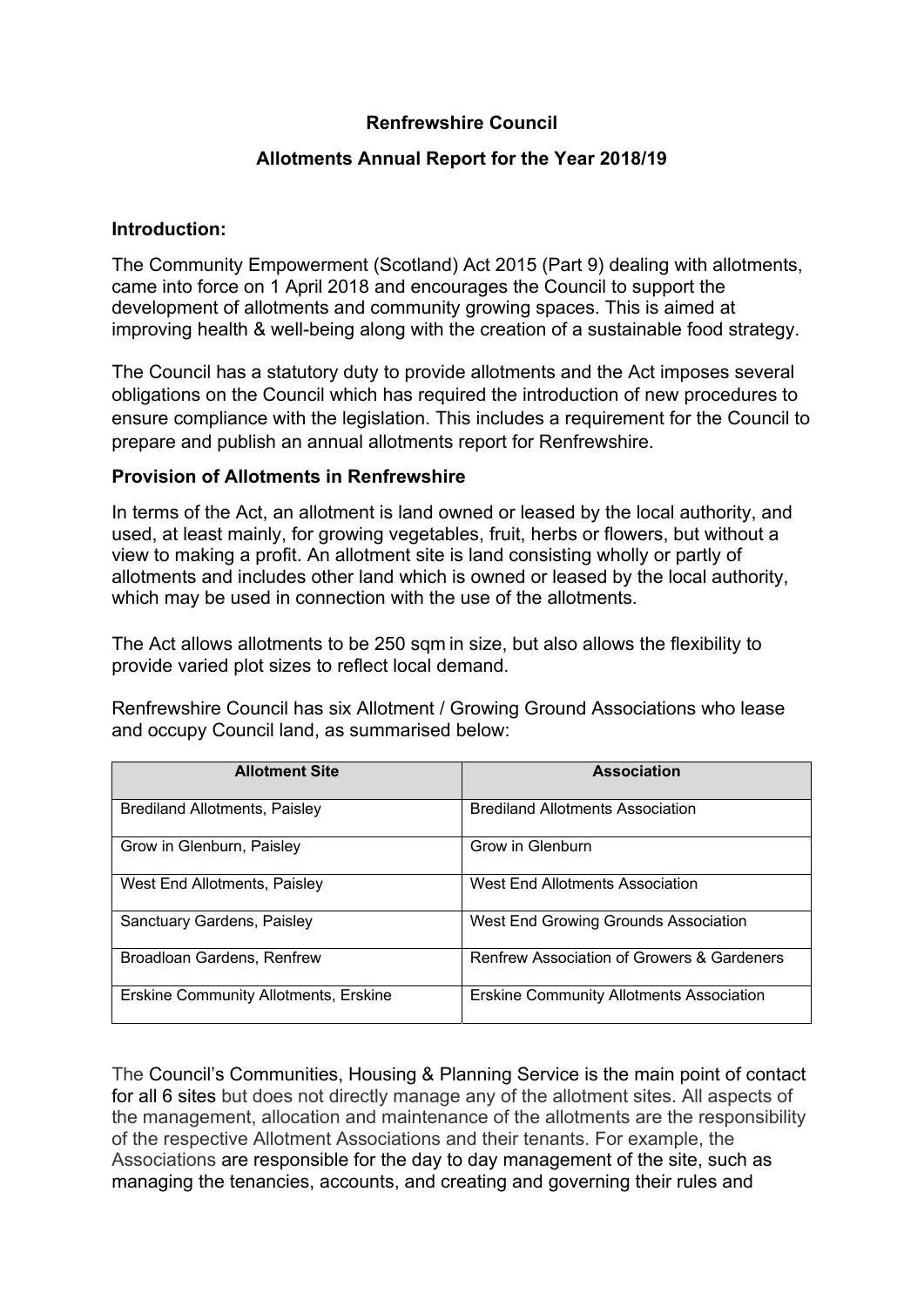regulations. They also set the plot rents, which must be "fair" taking account of site variables such as the services provided and the cost of providing these services. The current rent payable for plots in Renfrewshire ranges from £10 - £30 per annum, depending upon the plot size.

At present, the sites have a combined total of 286 individual allotments or allotment plots, and the Council is aware of an aggregate total of 57 people awaiting allocation of an allotment, or allotment plot. This is below the statutory 50% ratio between waiting lists and plot numbers across Renfrewshire, which would require the Council to consider a new Allotment provision, although there is a potential local need for new allotments in Erskine despite an expansion of the Erskine Community Allotments site. The new legislation requires the Council to keep a waiting list and take reasonable steps to identify new allotment sites if demand increases, and waiting lists become longer. Most of the existing sites are fully occupied and have waiting lists and the Council is currently working with local Associations to promote and improve the provision of growing grounds in Renfrewshire to meet local demand. This includes the subdivision of plots and provision of raised beds, plus other measures to widen pathways and improve the accessibility to gardening opportunities for disabled people.

## **The Renfrewshire Food Growing Strategy 2020-25**

The Council's Communities, Housing and Planning Policy Board on 20 January considered the Renfrewshire Food Growing Strategy 2020-25, a key purpose of which is to demonstrate how the Council will deliver its statutory duties for allotments and growing grounds. The strategy recognises the various local and national drivers that aim to improve the quality and quantity of growing grounds and sets out how these outcomes will be delivered in partnership with relevant stakeholders. The strategy lists a total of 27 community growing spaces in Renfrewshire, many of which have been developed as a result of collaborative community planning assisted by the Council and Renfrewshire Health and Social Care Partnership who jointly manage the Renfrewshire Growing Grounds Forum.

By 2025, the aim of the strategy is to achieve the following outcomes:

- Residents living in Renfrewshire find it straightforward to apply for an allotment plot or community gardening opportunity.
- A co-ordinated waiting list system and regular monitoring processes introduced by the Council.
- Renfrewshire Growing Grounds Forum continues to be a valuable mechanism for community planning to satisfy local demands for growing opportunities.
- New community growing sites have been created in line with identified demands and gardeners with special needs being integrated successfully into the Renfrewshire community growing community.
- Facilities are being managed efficiently, fairly and sustainably because they have appropriate tenure arrangements for the levels of investment required and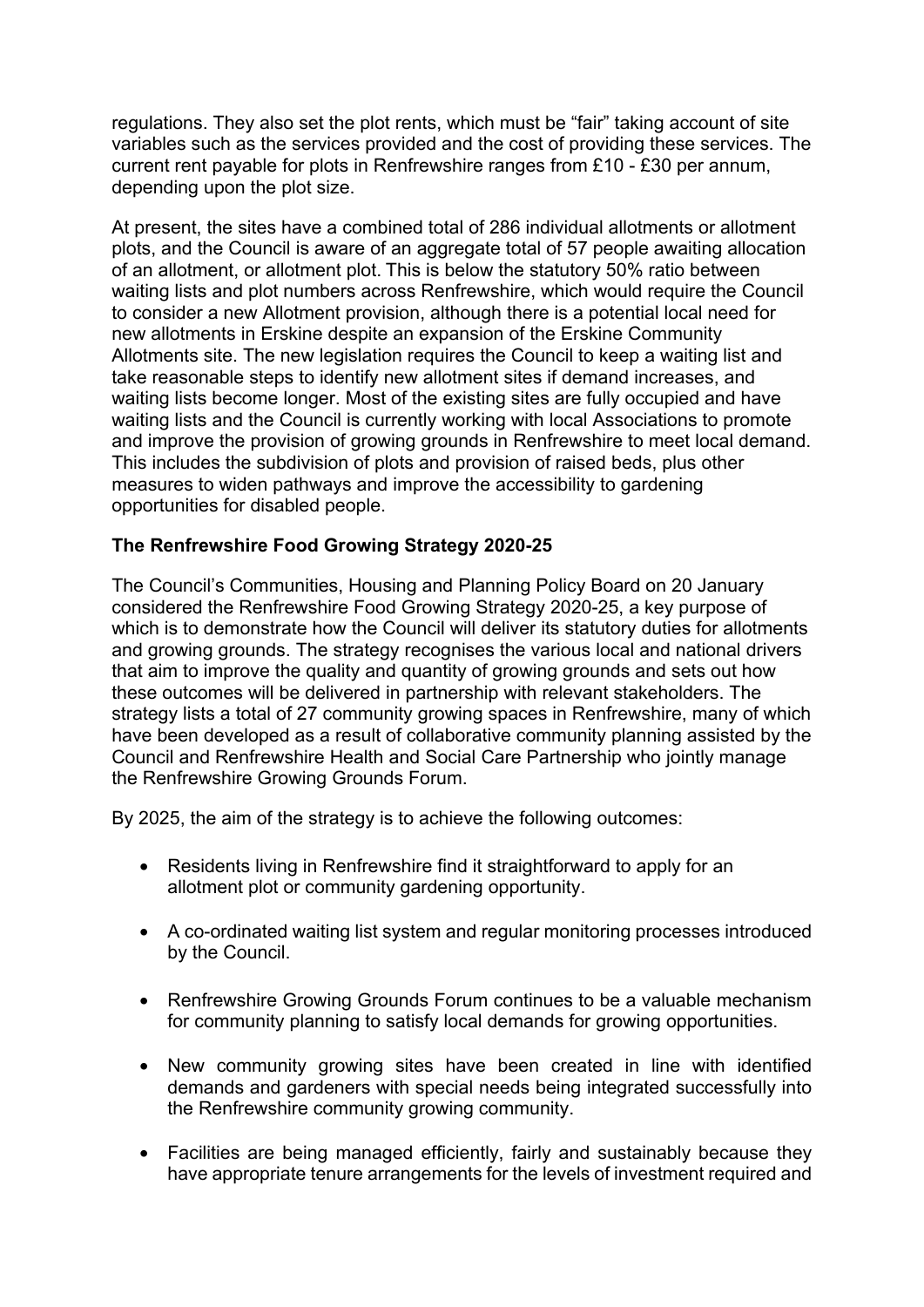their operations are covered by constitutions, rules and regulations which the Council has judged to be equitable and fair to all participants.

• An increased awareness of the thriving community growing scene locally, as a result of the joint initiatives undertaken by the Council and its community partners.

### **Annual Reporting Measures**

Part 9, Section 121 of the Community Empowerment (Scotland) Act 2015 sets out the following specific measures that are to be included in the Allotments Annual report:

| Item                     | <b>Requirement</b>                                                                                                                                                                                         |
|--------------------------|------------------------------------------------------------------------------------------------------------------------------------------------------------------------------------------------------------|
| a                        | the location and size of each allotment site                                                                                                                                                               |
| b                        | the number of allotments on each allotment site                                                                                                                                                            |
| С                        | where the whole of an allotment site is leased from the authority by one person, the<br>proportion of land on the allotment site that is not subleased from the tenant of the<br>allotment site            |
| d                        | where allotments on an allotment site are leased from the authority by more than one<br>person, the proportion of land on the allotment site that is not leased from the authority                         |
| e                        | where an allotment site is leased by the local authority<br>(i) the period of the lease of each allotment site, and<br>(ii) the rent payable under the lease by the authority.                             |
| f                        | the period of any lease between the authority and the tenant of an allotment site                                                                                                                          |
| g                        | the rent payable under any lease between the authority and the tenant of an allotment site                                                                                                                 |
| h                        | the rent payable for each allotment in the area of the authority                                                                                                                                           |
| İ                        | how, in the opinion of the authority, such rents are decided by reference to the method of<br>determining fair rent provided for in the regulations provided                                               |
| j                        | the number of persons entered in the waiting list on the final day of the reporting year to<br>which the report relates                                                                                    |
| k                        | the number of persons mentioned in paragraph (j) who, on the final day of the reporting<br>year to which the report relates, have been entered in the list for a continuous period of<br>more than 5 years |
| $\overline{\phantom{a}}$ | the steps taken by the authority to comply with the duty to provide allotments                                                                                                                             |
| m                        | reasons for any failure to comply with that duty                                                                                                                                                           |
| n                        | the number of allotments on each allotment site that are accessible by a disabled person                                                                                                                   |
| O                        | the number of allotments on each allotment site adjusted by the authority during the<br>reporting year to meet the needs of a tenant who is a disabled person                                              |
| p                        | the number of persons entered in the waiting list                                                                                                                                                          |
| q                        | the income received, and expenditure incurred, by the authority in connection with<br>allotment sites; and                                                                                                 |
| r                        | such other information as may be prescribed                                                                                                                                                                |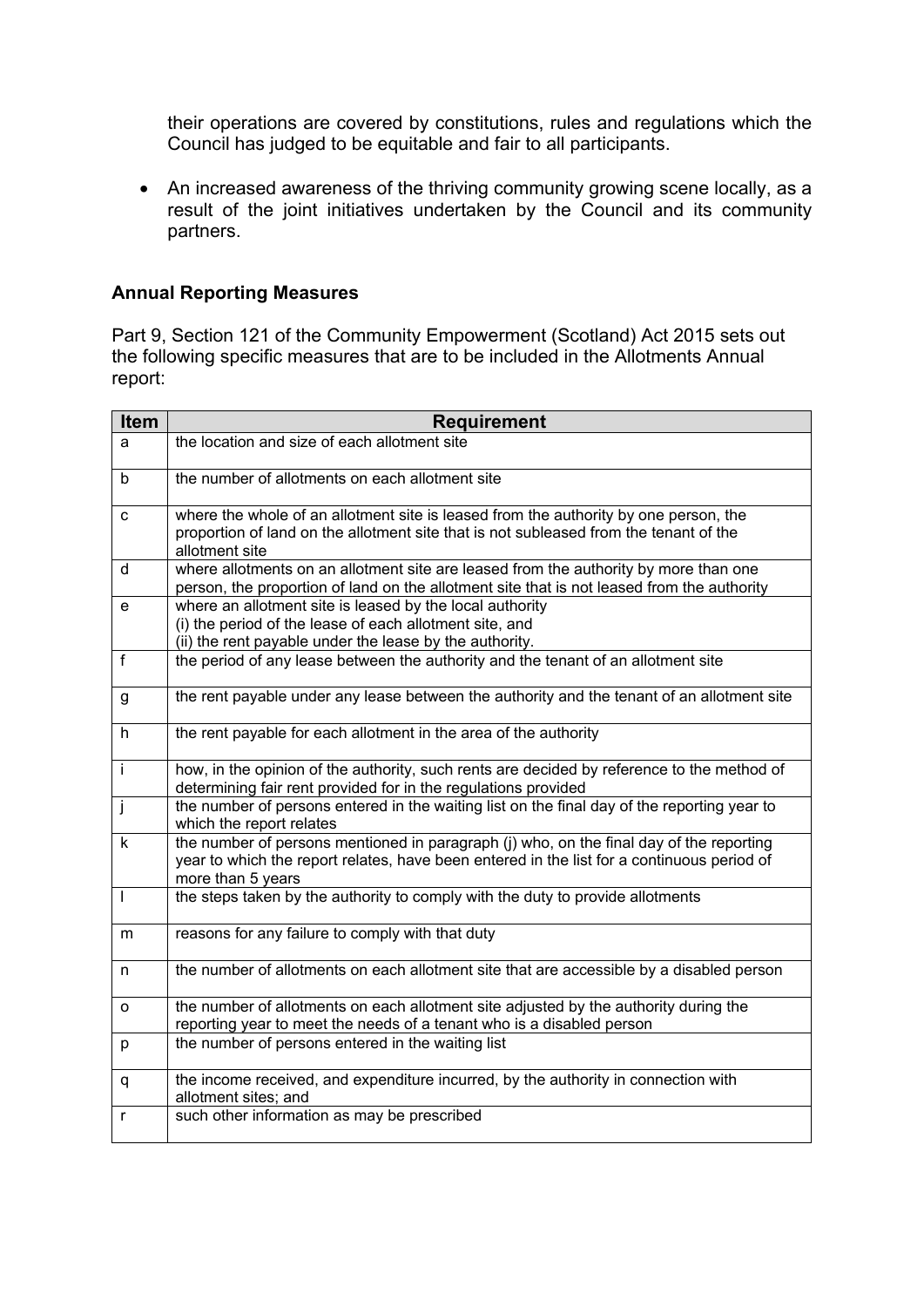The annual measures for 2018/19 (as at 14 November 2019) are provided in Table 1 below.

# **Funding for Community Projects**

In March 2018, the Council established a Community Empowerment Fund (CEF) of £1.5 million which aims to support and develop community organisations with a specific focus on assisting those organisations that wish to acquire and develop a community asset. At that time, the Green Spaces, Parks and Play Areas and Villages Investment Fund of £1.87 million was also established by the Council to support communities develop, improve and use their local green spaces including allotments, growing grounds and community garden projects. A summary of the community organisations who have received awards from these funding sources during the reporting period is provided in Appendix 1.

## **Summary of Key Issues:**

- The total area of the six allotment sites owned by the Council and leased to Allotment / Growing Ground Associations extends to 3.3 Ha, or thereby.
- There are 286 allotment plots (including raised beds). The number of plots has increased in recent years, mainly as a result of subdivision and provision of raised beds.
- The standard plot size of 250 sqm (as defined in legislation) does not represent the nature of local demand for growing spaces in Renfrewshire.
- There are 57 people currently on the waiting list, but no individual or group has been on the waiting list for five years.
- The Council is comfortably below the statutory 50% ratio between waiting lists and plot numbers across Renfrewshire, which would require the Council to consider a new Allotment provision, but there appears to be a shortfall in meeting the local demand for new allotments in Erskine where 33 people are currently on the waiting list.
- Plot rents are fair and vary from £10 per annum for a small plot, to £30 per annum for a large plot. The rents are decided by the local Allotment Association.
- The Renfrewshire Food Growing Strategy 2020-25 references a total of 27 community growing spaces in Renfrewshire and sets out how the Council aims to improve the quality and quantity of growing grounds in partnership with relevant stakeholders.
- Significant financial support is available to Community Associations / Allotment Associations to develop and improve growing grounds in Renfrewshire through the Community Empowerment Fund and Green Spaces, Parks and Play Parks and Villages Investment Fund.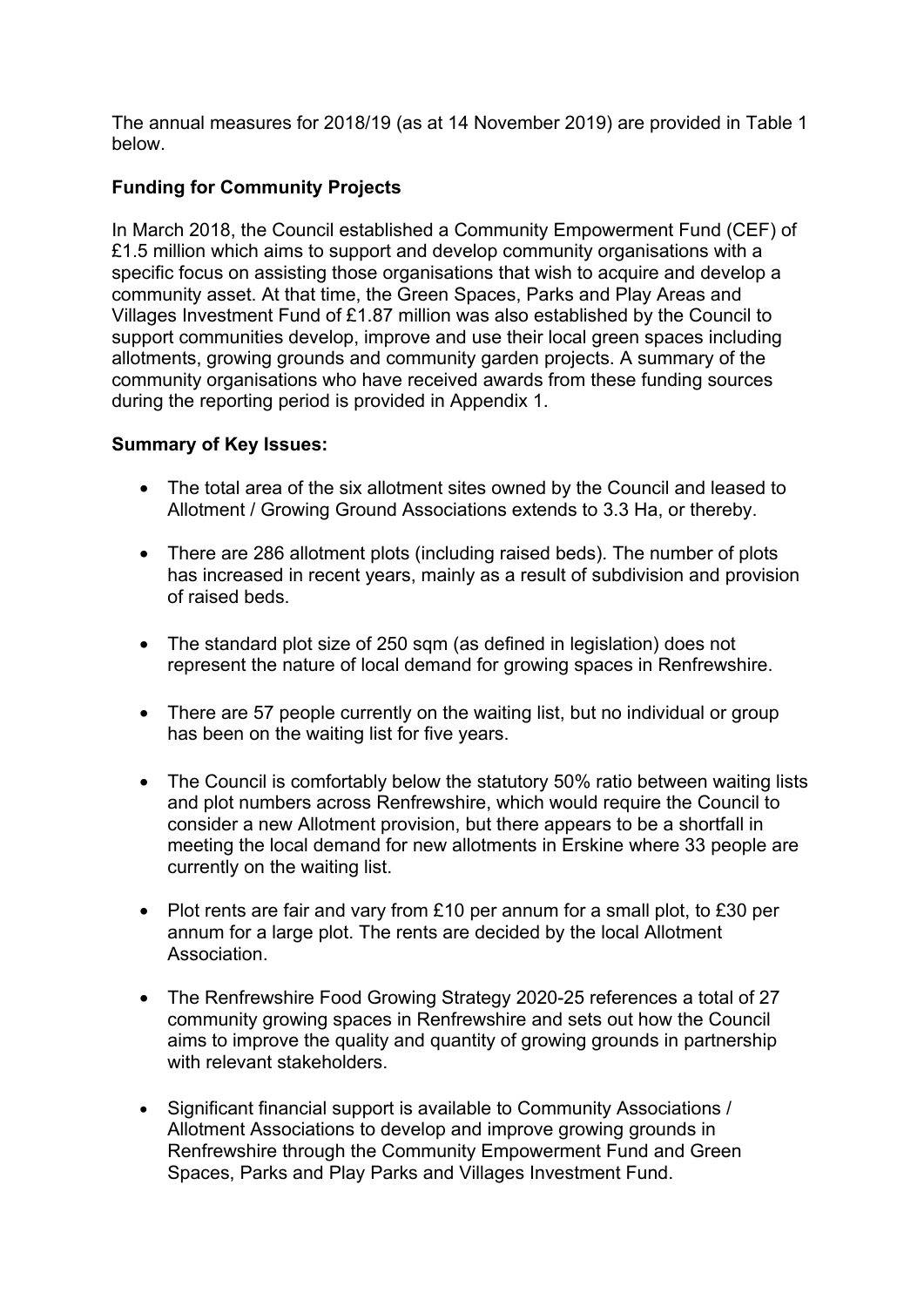# **Renfrewshire Council Allotments Annual Report 2018/19 Summary Connect and Connect Annual Report 2018/19 Summary**

|             |                                                                                 | <b>Allotment Sites</b>                |                                    |                                                         |                                         |                                                  |                                      |
|-------------|---------------------------------------------------------------------------------|---------------------------------------|------------------------------------|---------------------------------------------------------|-----------------------------------------|--------------------------------------------------|--------------------------------------|
| <b>Item</b> | <b>Information required</b>                                                     | <b>Brediland</b><br><b>Allotments</b> | <b>Broadloan</b><br><b>Gardens</b> | <b>Erskine</b><br><b>Community</b><br><b>Allotments</b> | <b>Grow in</b><br>Glenburn              | <b>Sanctuary</b><br>Garden.                      | <b>West End</b><br><b>Allotments</b> |
| a (i)       | Site location                                                                   | Cardell Drive,<br>Paisley             | Broadloan,<br>Renfrew              | Barwood<br>Road,<br><b>Erskine</b>                      | Glen Park,<br>Glenfield Rd.<br>Paisley  | Underwood Rd.<br>Paisley                         | Douglas Street<br>Paisley            |
| a (ii)      | Site size                                                                       | 0.9 <sub>ha</sub>                     | 0.4 <sub>ha</sub>                  | 0.9 <sub>ha</sub>                                       | 0.4 <sub>ha</sub>                       | 0.3 <sub>ha</sub>                                | 0.4 <sub>ha</sub>                    |
| b           | No. plots                                                                       | 63                                    | 52                                 | 44                                                      | 35                                      | 69                                               | 23                                   |
| C           | Percentage of the site not<br>subleased                                         | 17%<br>(doocots)                      | 0%                                 | 0%                                                      | 21%<br>(habitat)                        | 18%<br>(car park)                                | 6%<br>(tyre store)                   |
| d           | No. of Plots let directly to<br>growers (Nil)                                   | N/A                                   | N/A                                | N/A                                                     | N/A                                     | N/A                                              | N/A                                  |
| е           | Sites leased by the<br>Council (Nil)                                            | N/A                                   | N/A                                | N/A                                                     | N/A                                     | N/A                                              | N/A                                  |
| f           | Lease period to<br>association                                                  | Annual                                | 20 years                           | 25 years                                                | 10 years                                | 11 months, then<br>Annual                        | Annual                               |
| g           | Rent payable to<br>Renfrewshire Council (RC)                                    | £1 if asked                           | £1 if asked                        | £1 if asked                                             | £1 if asked                             | £1 if asked                                      | £1 if asked                          |
| h           | Plot rents $(E)$                                                                | Large: £25<br>Med: £20<br>Small: £15  | Large: £30.<br>Small: £20          | £20 full plot;<br>£10 half plot.                        | £15 per plot.<br>£10 per<br>raised bed. | £20 for 2 beds.<br>Group rate £60<br>for 4 beds. | Large: £20.<br>Small: £10.           |
|             | How rents are decided                                                           | Assoc. AGM                            | Assoc. AGM                         | Assoc. AGM                                              | Assoc. AGM                              | Assoc. AGM                                       | Assoc. AGM                           |
|             | Waiting list numbers<br><b>RC</b> list: 11<br><b>Total: 57</b> (as at 14.11.19) | 5                                     | 6                                  | 33                                                      | $\mathbf 0$                             | $\overline{0}$                                   | $\overline{2}$                       |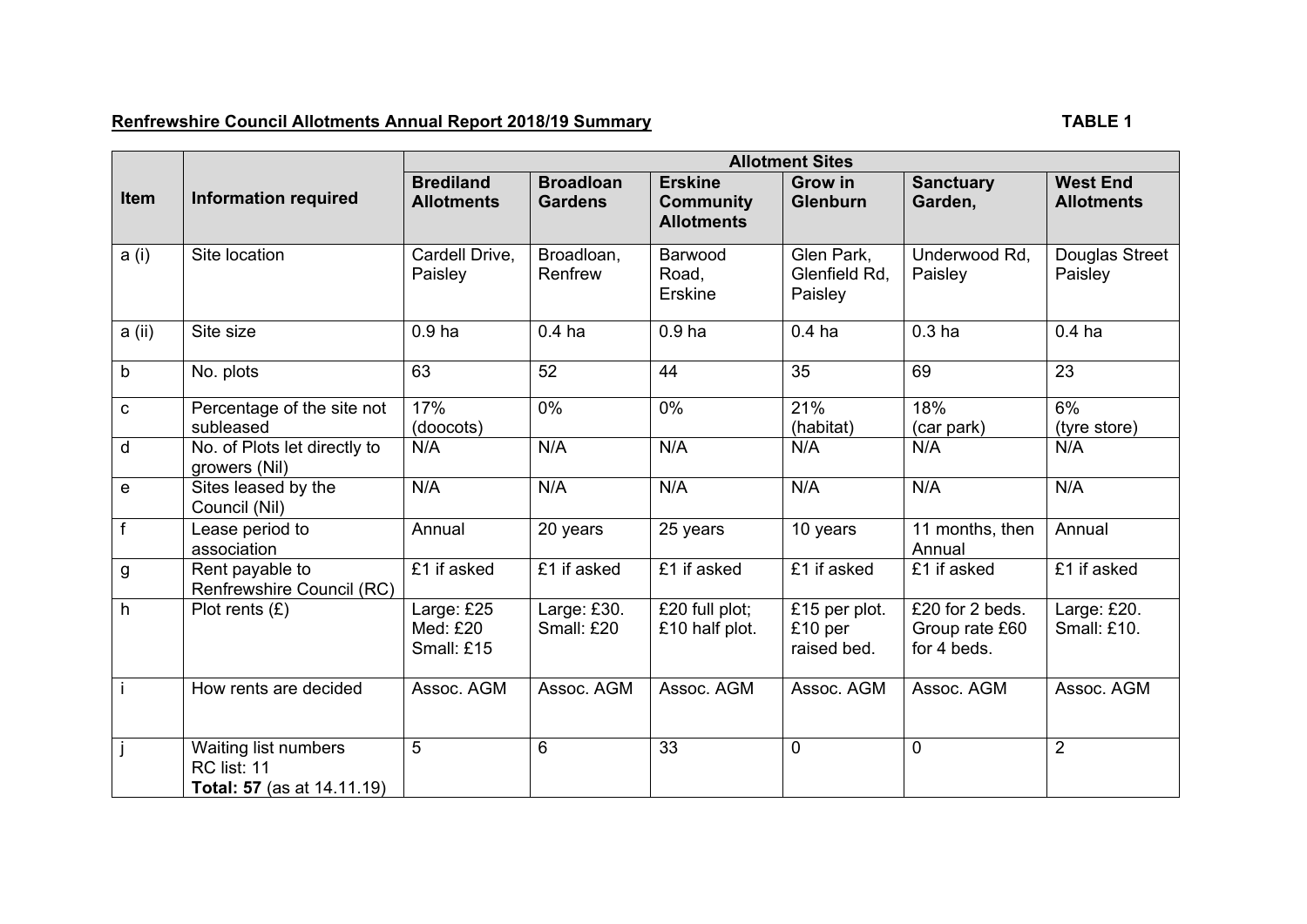|              | <b>Information required</b>                                              | <b>Allotment Sites</b>                                          |                                                                 |                                                                |                                                                    |                                                  |                                                                     |
|--------------|--------------------------------------------------------------------------|-----------------------------------------------------------------|-----------------------------------------------------------------|----------------------------------------------------------------|--------------------------------------------------------------------|--------------------------------------------------|---------------------------------------------------------------------|
| <b>Item</b>  |                                                                          | <b>Brediland</b><br><b>Allotments</b>                           | <b>Broadloan</b><br><b>Gardens</b>                              | <b>Erskine</b><br><b>Community</b><br><b>Allotments</b>        | <b>Grow</b> in<br><b>Glenburn</b>                                  | <b>Sanctuary</b><br>Garden,                      | <b>West End</b><br><b>Allotments</b>                                |
| $\mathsf k$  | No. of people on waiting<br>list for 5 or more years                     | Nil                                                             | Nil                                                             | Nil                                                            | <b>Nil</b>                                                         | Nil                                              | Nil                                                                 |
|              | Steps taken by Council to<br>reduce waiting lists                        | Work with<br>nearby<br>Foxbar group<br>+ CEF grants<br>to WEGGA | tbc                                                             |                                                                | 5 recent<br>enquirers will<br>be placed<br>over the<br>winter      | Plots still vacant                               | Very recent<br>enquiry. CEF<br>grants to<br>support<br><b>WEGGA</b> |
| m            | Reasons for failure to<br>comply with (I) above.                         | N/A                                                             | First time<br>waiting list<br>has occurred<br>at this site.     | <b>ECAA</b> want<br>adjacent land,<br>not remote<br>from site. | N/A                                                                | N/A                                              | N/A                                                                 |
| $\mathsf{n}$ | No. plots accessible to a<br>disabled person                             | $N/A$ .<br>(5 members<br>class<br>themselves as<br>disabled).   | $N/A$ .<br>(3 members<br>identify<br>themselves<br>as disabled) | N/A.<br>(2 disabled<br>groups with a<br>plot each).            | $N/A$ .<br>(Request for<br>raised beds<br>and improved<br>access). | $N/A$ .<br>(currently 2)<br>disabled<br>members) | $N/A$ .                                                             |
| $\circ$      | No. plots adjusted by RC<br>to meet needs of disabled<br>persons         | Nil.                                                            | Nil. Need<br>identified to<br>widen access<br>paths.            | Ni. Plot<br>holders adding<br>their own<br>raised beds.        | <b>Nil</b>                                                         | Nil                                              | Nil                                                                 |
| p            | No. people applying for<br>adapted plot or for<br>adjustment to existing | Nil                                                             | Nil                                                             | One disabled<br>group asked<br>for some<br>raised beds         | Nil                                                                | Nil                                              | Nil                                                                 |
| q            | i) Income received:<br>ii) Expenditure incurred<br>(by the Council).     | £1<br>£Nil                                                      | £1<br>£Nil                                                      | £1<br>£Nil                                                     | £1<br>£Nil                                                         | £1<br>£Nil                                       | £1<br>£Nil                                                          |
| $\mathsf{r}$ | AOB prescribed by Scot<br>Government                                     | N/A                                                             | N/A                                                             | N/A                                                            | N/A                                                                | N/A                                              | N/A                                                                 |